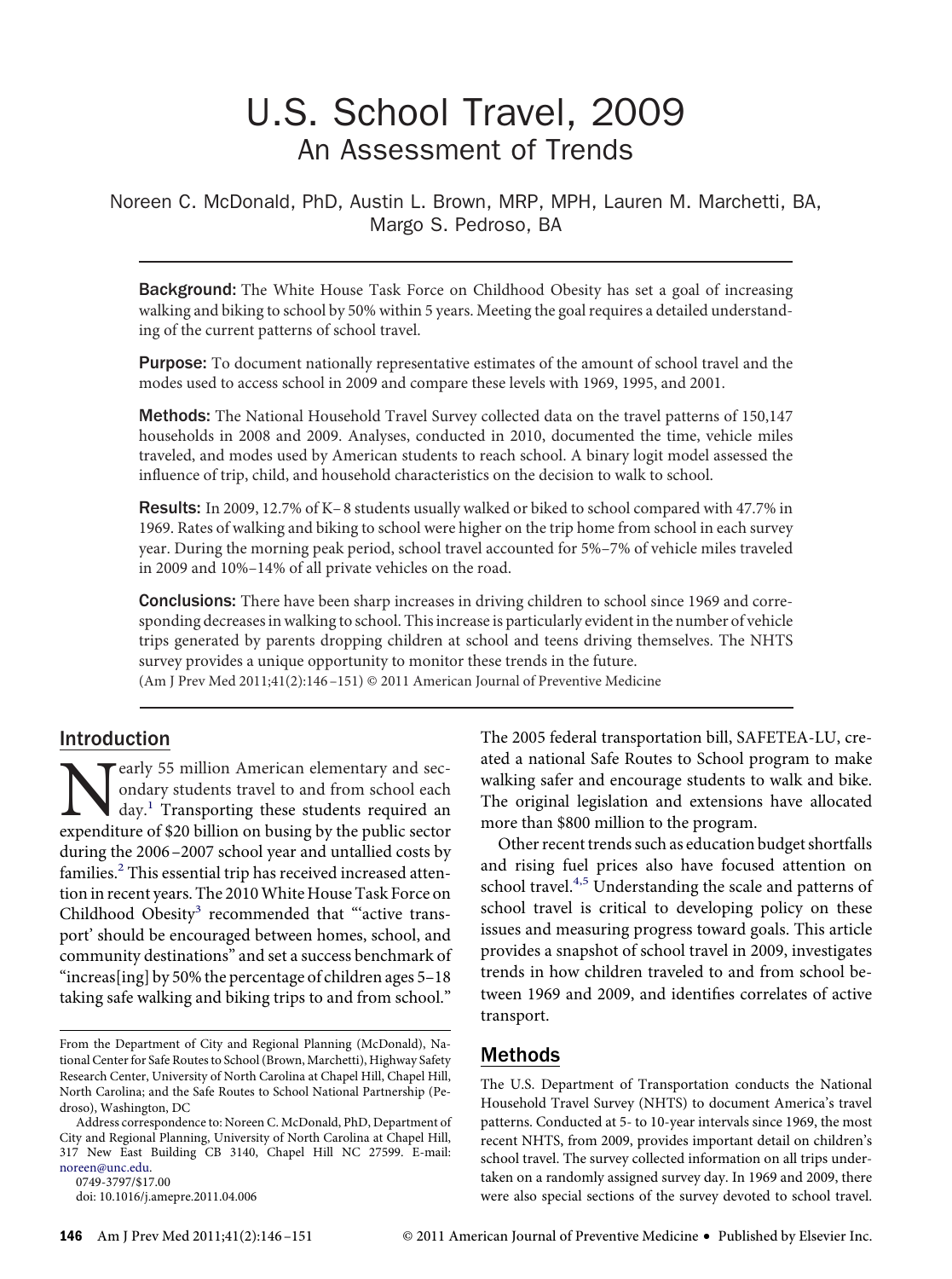This analysis used data from 1969, 1995, 2001, and 2009. The 1969 survey was based on a clustered sample design and results were collected through in-person interviews. The 1995 to 2009 surveys used a nonclustered, list-assisted random-digit-dial sample stratifıed by geographic area. The response rate for the 1969 survey was not recorded. Weighted person-level response rates were 34.3% in 1995, 34.1% in 2001, and 25.1% in 2009.<sup>6,7</sup>

#### Measures of School Travel

The NHTS reported two measures of school trip mode choice: usual school travel mode (1969, 2009) and survey-day school travel mode (1995, 2001, 2009). The 1969 and 2009 surveys had special sections that asked *On most school days, how did [*...*] usually get to school?* These data were available for elementary and middle school students in 2009. The second measure of school travel was surveyday travel mode, which is equivalent to asking the question *How did you get to school today?* These travel-day data are available for students aged 5–18 years. Trips were counted as school trips if (1) the trip purpose was *Go to school as a student* (2009, 2001) or *School* (1995); (2) the trip began on a weekday morning between 5:00AM and 10:59AM during the school year (September–May); (3) the student spent at least 150 minutes at the destination; and (4) the student did not begin the travel day away from home. The defınition of trips from school was analogous to that developed for trips to school with the exception that they were required to occur between 1:00PM and 6:00PM.

The 2009 special section on school travel collected data on usual mode of travel for students aged between 5 and 15 years. This analysis used records from the 19,671 students aged between 5 and 14 years (our defınition of elementary and middle school students) with valid responses to usual school travel mode, distance to school, and child's gender. The 1969 school travel report stated that the survey was based on in-person interviews with 6000 house-holds.<sup>[8](#page-5-5)</sup> For the survey-day school travel analysis, the number of students aged between 5 and 18 years who made trips to school and also recorded valid responses for distance to school and gender was 7416 in 1995, increased to 11,998 in 2001, and to 18,657 in 2009.

#### Statistical Analysis

All analyses were conducted in 2010 using Stata, version 11.1, and version 2 of the NHTS data sets.<sup>9</sup>

#### Amount of School Travel in Vehicle Miles Traveled and Trips

Vehicle miles traveled (VMT) and vehicle trips associated with school travel were estimated using 2009 travel diary records with information on trip distance, duration, and household members accompanying the student. Trips were counted as private vehicle school trips if they were to drop off or pick up a child at school or for teens to drive themselves to or from school. The trips were adjusted so that if a parent drove multiple children to school at the same time only one vehicle trip was recorded.

#### Mode Shares

School trip modal shares were estimated using NHTS-supplied weighting factors based on the 2008 American Community Survey to project from the sample to nationally representative estimates. The reported mode splits were standardized to the weighted 2009 NHTS distribution by school type (elementary [aged 5–11 years]); middle [aged 12–14 years]; high [aged 15–18 years]); gender; and race (non-Hispanic white, non-Hispanic black, Hispanic, other/missing).

### Correlates of Walking and Biking to School

A model of the probability of usually walking or biking to school versus driving or taking the school bus for trips of less than 1 mile assessed the relative influences of trip, individual, and household factors. The model included students in grades K– 8 because previous analyses documented sharp differences in travel behavior when students enter high school.<sup>[10](#page-5-7)</sup> Because the sample was exogenously stratifıed, binary logit models were estimated without the application of survey weights.<sup>11</sup>

Model results are summarized by presenting ORs and the marginal effect of each factor on the probability of walking to school. Because most explanatory factors are dichotomous, reported here is the change in the probability of walking to school for a discrete change in the explanatory variable. Reported effects are averaged over the sample and have sample weights applied. The fınal sample size for the model was 4508, which included respondents aged between 5 and 14 years living within 1 mile of school who reported their usual school travel mode.

#### Results

[Table 1](#page-2-0) shows the unweighted sample statistics. No summary statistics were provided for the 1969 data.

#### Amount of School Travel

American youth made 15.3 billion person-trips and traveled 4.7 billion person-hours and 68.9 billion personmiles to get to and from school in 2009. For youth aged 5–18 years, school trips accounted for 22% of annual person-trips, 22% of annual person-hours spent traveling, and 12% of annual person-miles. The average distance to school in 2009 was 4.4 miles, with elementary students having shorter average trip lengths (3.6 miles) than high school students (5.5 miles). Students spent an average of 17.3 minutes traveling to school.

Americans drove 30.0 billion miles and made 6.6 billion vehicle trips taking students to school and picking them up from school in 2009. This accounted for 1% of annual VMT in the country. During the morning peak period (7:00AM–9:00AM) from September through May, parents driving kids to school and teens driving themselves accounted for 10% of vehicle trips and 5% of VMT. This figure includes only private vehicle travel; there is no reliable source of data on aggregate school bus miles traveled. It also does not include the impacts of what parents do after dropping children at school. For example, approximately 40% of parents returned home immediately after dropping their child at school. If parents' trip home after dropping children at school is included, then 10%–14% of morning peak period vehicle trips and 5%–7% of VMT are associated with school travel.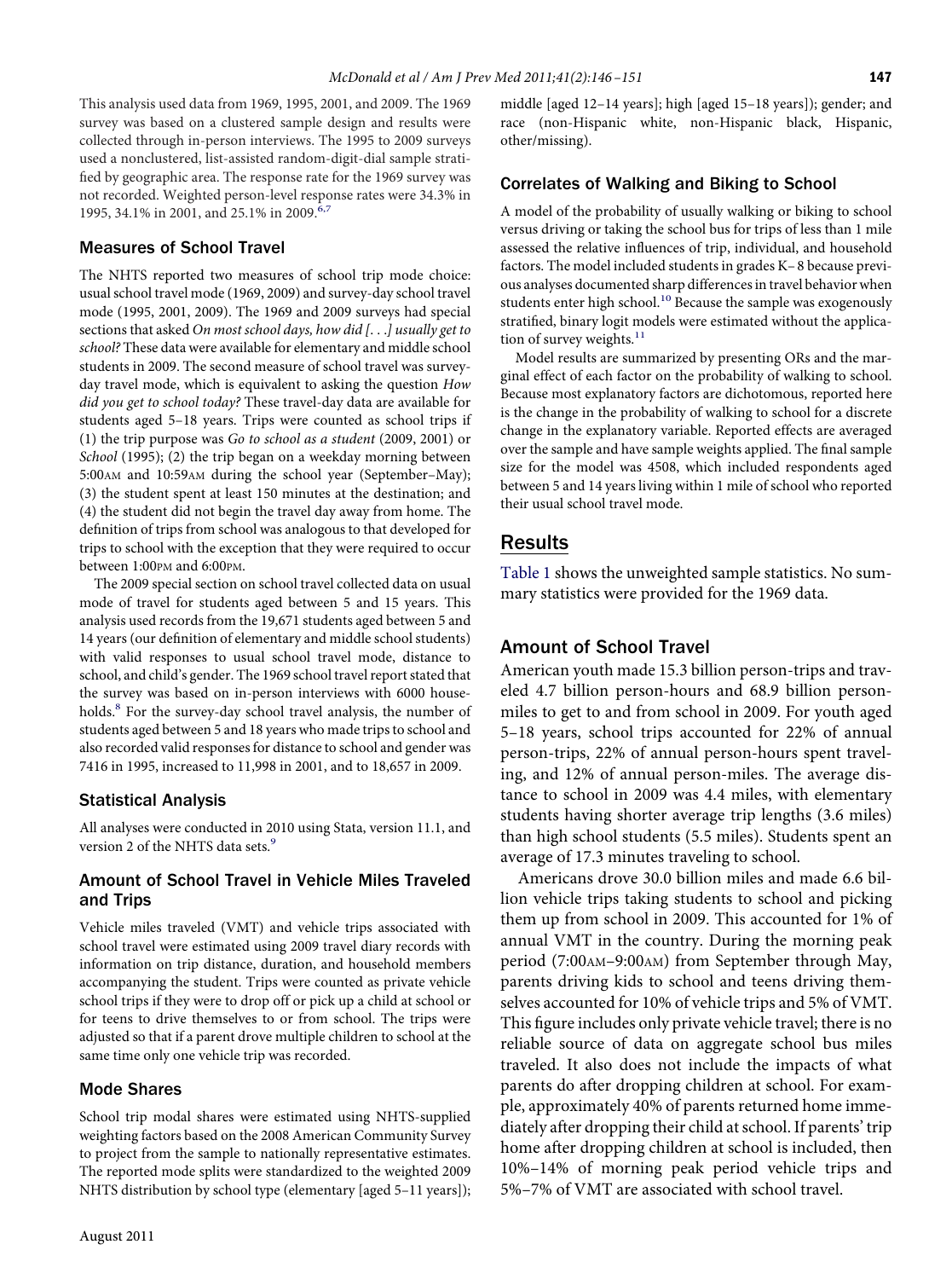**148** *McDonald et al / Am J Prev Med 2011;41(2):146 –151*

## Travel Mode In 2009, 12.7% of ele-

mentary and middle school students usually walked or biked to school; 45.3% usually were driven [\(Table 2\)](#page-2-1). These proportions are nearly the reverse of 1969 when 12.2% of elementary and middle school students were driven and 47.7% walked or biked. School bus usage stayed constant between 1969 and 2009, with approximately 40% using school buses. Walking is more common on the trip home from school than the trip to school.<sup>[12,13](#page-5-9)</sup> In the afternoon, 16.0% of K– 8 students usually walked or biked home, 39.0% were driven, and 41.9% took the school bus.

Elementary and middle school students living within 0.25 miles of their

and 1 mile. The share of elementary and middle school students living within 1 mile of school was 30.6% in 2009 and those living 1–2 miles from school was 19.6%. For all K–12 students, the travel-day data showed a static picture between 1995 and 2009, with no signifıcant changes in the prevalence of walking, driving, or riding the school bus during the time period [\(Table 4\)](#page-3-1). However, the overall picture masked

schools are 14 times more likely to walk to school than students living 1–2 miles from school [\(Table 3\)](#page-3-0). Those living between 0.5 and 1 mile from school had walk rates nearly four times those living 1–2 miles from school. The prevalence of biking is highest, 3.4%, for trips between 0.5

*Note:* Values are percentages unless otherwise indicated. Summary statistics are not available for 1969.

differing trends between K–8 and high school students. Among high school students, the proportion using personal vehicles to reach school dropped by 7 percentage points and school bus use rose by a proportionate amount. Among elementary and middle school students, the share of students arriving to school by personal vehicle rose by 6 per-

<span id="page-2-1"></span>Table 2. Usual mode of transportation to school, 1969 and 2009, %

|             |      | Grades K-8<br>$(aged 5-14 years)$ |      | Elementary<br>$(aged 5-11 years)$ | Middle<br>(aged 12-14 years) |      |  |
|-------------|------|-----------------------------------|------|-----------------------------------|------------------------------|------|--|
|             | 1969 | 2009                              | 1969 | 2009                              | 1969                         | 2009 |  |
| Auto        | 12.2 | 45.3                              | 12.2 | 47.5                              | 12.3                         | 40.5 |  |
| Walk/bike   | 47.7 | 12.7                              | 49.3 | 13.1                              | 41.6                         | 11.8 |  |
| Walk        | N/A  | 11.7                              | N/A  | 12.1                              | N/A                          | 10.7 |  |
| <b>Bike</b> | N/A  | 1.0                               | N/A  | 1.0                               | N/A                          | 1.1  |  |
| School bus  | 38.3 | 39.4                              | 37.3 | 37.9                              | 42.3                         | 42.8 |  |
| Other       | 1.7  | 2.6                               | 1.2  | 1.5                               | 3.8                          | 4.9  |  |
| Total       | 100  | 100                               | 100  | 100                               | 100                          | 100  |  |

N/A, not assessed

<span id="page-2-0"></span>

|            | Table 1. National Household Travel Survey summary statistics for school travel, |  |  |  |  |
|------------|---------------------------------------------------------------------------------|--|--|--|--|
| unweighted |                                                                                 |  |  |  |  |

|                                |                                       | Survey-day travel mode |                      |                      |  |
|--------------------------------|---------------------------------------|------------------------|----------------------|----------------------|--|
|                                | Usual travel mode<br>$2009(n=19,671)$ | 1995<br>$(n=7416)$     | 2001<br>$(n=11,998)$ | 2009<br>$(n=18,657)$ |  |
| Mean age of child (years [SE]) | 9.7(0.02)                             | 11.2(0.04)             | 11.3(0.03)           | 11.5(0.03)           |  |
| School level (age in years)    |                                       |                        |                      |                      |  |
| Elementary (5-11)              | 65.8                                  | 52.9                   | 51.0                 | 48.4                 |  |
| Middle (12-14)                 | 34.2                                  | 23.2                   | 23.9                 | 24.6                 |  |
| High (15-18)                   | 0.0                                   | 23.9                   | 25.1                 | 26.9                 |  |
| Gender                         |                                       |                        |                      |                      |  |
| Female                         | 49.2                                  | 48.2                   | 48.2                 | 48.2                 |  |
| Male                           | 50.8                                  | 51.8                   | 51.8                 | 51.8                 |  |
| Race/ethnicity                 |                                       |                        |                      |                      |  |
| Non-Hispanic white             | 75.2                                  | 80.5                   | 80.5                 | 76.2                 |  |
| Non-Hispanic black             | 6.4                                   | 7.9                    | 5.8                  | 6.2                  |  |
| Hispanic/Latino                | 12.9                                  | 6.0                    | 7.8                  | 12.2                 |  |
| Other/missing                  | 5.5                                   | 5.6                    | 5.9                  | 5.3                  |  |
| <b>Family type</b>             |                                       |                        |                      |                      |  |
| Two adults/parents             | 91.0                                  | 86.0                   | 88.8                 | 91.1                 |  |
| Single adult/parent            | 9.0                                   | 13.1                   | 11.1                 | 8.7                  |  |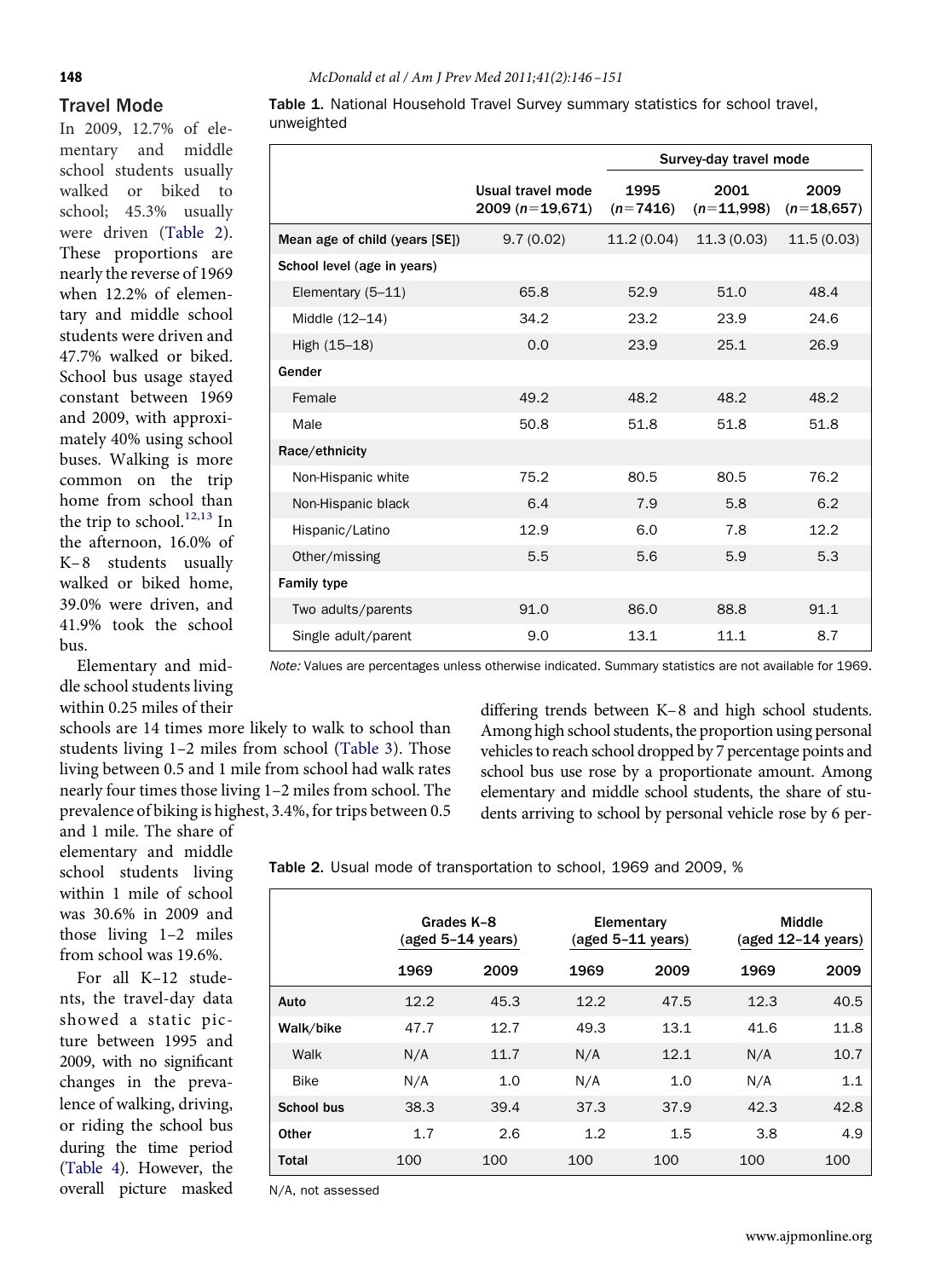<span id="page-3-0"></span>Table 3. Percentage of students who usually walk or bike to school, by distance, 2009

|              | Grades K-8 |             | Elementary |             | Middle |             |
|--------------|------------|-------------|------------|-------------|--------|-------------|
| <b>Miles</b> | Walk       | <b>Bike</b> | Walk       | <b>Bike</b> | Walk   | <b>Bike</b> |
| >0.25        | 55.3       | 0.9         | 53.1       | 0.9         | 65.5   | 1.0         |
| $0.25 - 0.5$ | 30.4       | 2.2         | 25.5       | 2.0         | 49.9   | 3.1         |
| $0.5 - 1$    | 15.1       | 3.4         | 13.9       | 3.1         | 18.5   | 4.1         |
| $1 - 2$      | 4.0        | 1.6         | 2.6        | 1.4         | 7.2    | 1.9         |
| $\geq$ 2     | 1.6        | 0.1         | 1.3        | $\Omega$    | 2.0    | 0.2         |

*Note:* Respondents gave a free response to the question of distance to school. If they responded with a boundary value (e.g., 0.5 miles, they were asked to which grouping it was closer [e.g., 0.25–0.5 miles or 0.5–1 miles]).

centage points—compensated by smaller declines in walking and school bus use. No modal shifts are apparent among elementary and middle school students living within 1 mile of their school. But the proportion of elementary and middle school students living within 1 mile of the school declined from 1995 to 2009.

Analysis of the travel-day data also highlighted variation between the usual travel mode and how students traveled on the survey day. Estimates of walking to school were higher and estimates of driving to school lower for the usual travel mode. For example, 11.7% of elementary and middle school students reported usually walking to school, but on the travel day 9.8% walked to school. Comparison of respondents reporting both modes showed that 87% of usual walkers actually walked on the travel day, but 97% of those usually taken in the car were driven on the survey day.

#### Multivariate Model

[Table 5](#page-4-0) presents the effects of trip, individual, and household factors on the probability of walking or biking to school versus being driven or taking the school bus for trips less than 1 mile. Distance to school had the strongest effect on levels of walking to school, with the probability of walking to school declining by 19 percentage points for students living between 0.25 and 0.5 miles from school compared with students living <0.25 miles from school. Living 0.5–1 mile from school is associated with a 37 percentage points decline in walking to school compared with living within 0.25 miles of school. Being male increased the probability of usually walking to school by 5 percentage points. The child's age has a nonlinear effect on walking to school. For those aged 5–9 years, there are no signifıcant differences in prevalence of walking to school. But for those aged 10 –14 years, the probability of walking to school increased by 11 percentage points compared with those aged 5–9 years.

Students from households with no vehicles had a probability of walking or biking to school that was 16 percentage points higher than students from households with at least one vehicle. Students from households where at least one adult reported being a homemaker had walking rates 4 percentage points higher than students where all adults were working, in school, or looking for work. Living in urban clusters, which are Census-defıned units of higher density, was associated with a 6 percentage points increase in the probability of walking to school compared with students from more rural areas. The effect of serious parental concerns about traffıc and speed was a decrease in the probability of walking to school for these short trips of 6 percentage points.

#### Discussion

The 2009 NHTS data confırmed the trends observed in previous analyses of school travel.<sup>[14,15](#page-5-10)</sup> There have been sharp increases in driving children to school since 1969 and corresponding decreases in walking to school. Distance to school continues to be a critical factor in levels of walking to school because the relative travel time advantage of motorized transport becomes large for trips more than 0.5 miles. $16 - 21$  For the first time, this study quantifıed the contribution of school travel to vehicular travel.

<span id="page-3-1"></span>Table 4. Standardized mode of transportation shares for travel day school travel, 1995–2009, %

|             |      | Grades K-8 |      |      | Grades 9-12 |      |      | Grades K-12 |      |  |
|-------------|------|------------|------|------|-------------|------|------|-------------|------|--|
|             | 1995 | 2001       | 2009 | 1995 | 2001        | 2009 | 1995 | 2001        | 2009 |  |
| Auto        | 44.9 | 46.8       | 51.3 | 69.0 | 67.7        | 62.1 | 51.7 | 52.7        | 54.3 |  |
| Walk        | 12.4 | 13.7       | 9.8  | 6.7  | 7.9         | 6.8  | 10.8 | 12.1        | 9.0  |  |
| <b>Bike</b> | 1.3  | 1.0        | 0.9  | 0.5  | 0.3         | 0.7  | 1.1  | 0.8         | 0.8  |  |
| School bus  | 39.1 | 37.1       | 36.3 | 19.1 | 20.8        | 25.9 | 33.5 | 32.5        | 33.4 |  |
| Other       | 2.3  | 1.4        | 1.8  | 4.6  | 3.3         | 4.5  | 2.9  | 1.9         | 2.5  |  |
| Total       | 100  | 100        | 100  | 100  | 100         | 100  | 100  | 100         | 100  |  |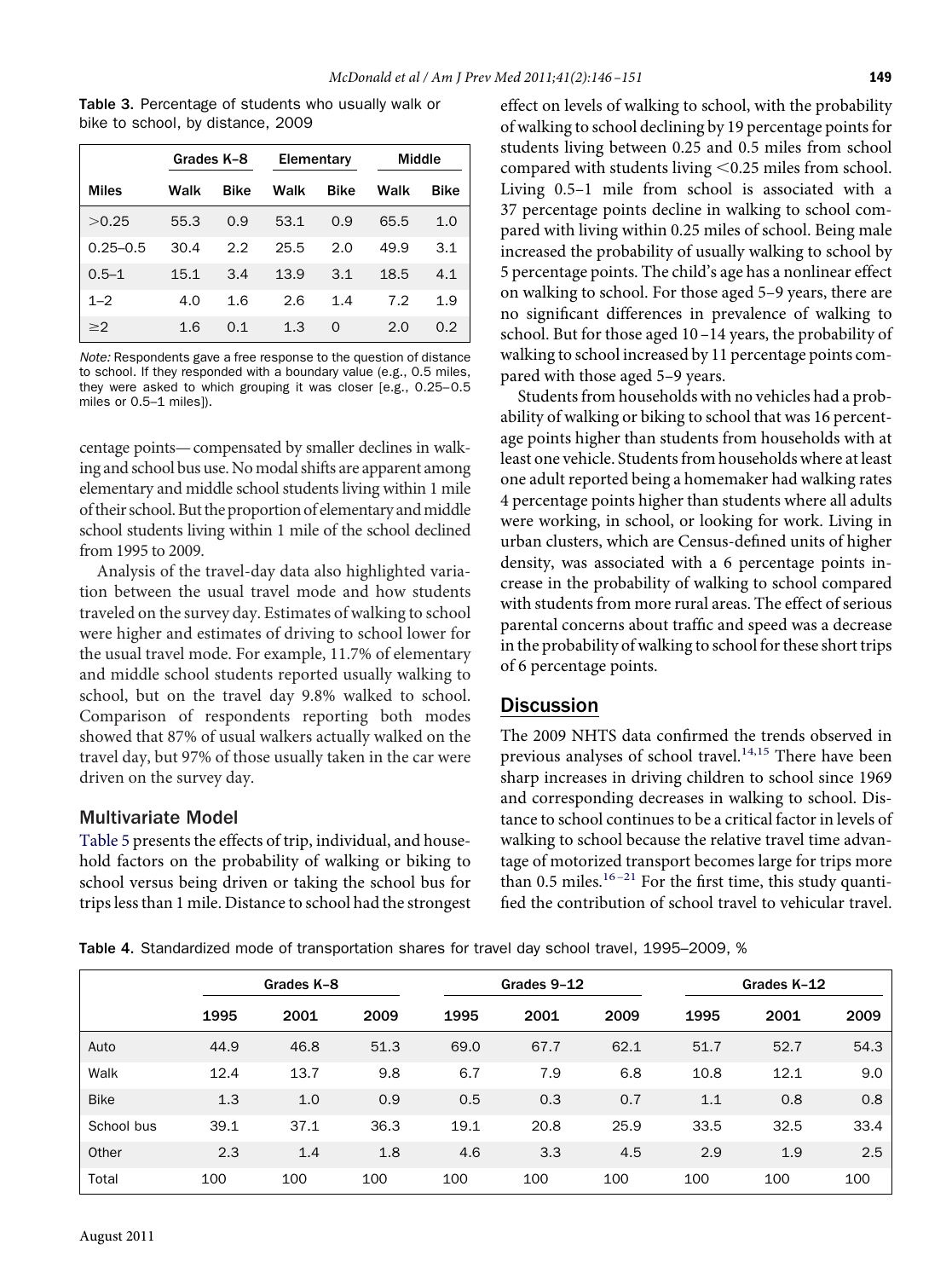<span id="page-4-0"></span>Table 5. OR and marginal effects on the probability of usually walking or biking to school for K–8 students for trips  $<$ 1 mile

|                                       | 0R    | p-value   | <b>Marginal</b><br>effect |
|---------------------------------------|-------|-----------|---------------------------|
| Trip distance (miles)                 |       |           |                           |
| $0 - 0.25$                            | ref   |           |                           |
| $0.25 - 0.5$                          | 0.356 | < 0.001   | $-0.19$                   |
| $0.5 - 1.0$                           | 0.130 |           | $-0.37$                   |
| <b>Child characteristics</b>          |       |           |                           |
| Male                                  | 1.348 | $<$ 0.001 | 0.05                      |
| Aged $10-14$ years                    | 1.861 | $<$ 0.001 | 0.11                      |
| Family/household                      |       |           |                           |
| Non-Hispanic black                    | 0.676 | 0.012     | $-0.07$                   |
| Hispanic                              | 0.772 | 0.025     | $-0.05$                   |
| Other race (nonwhite)                 | 0.976 | 0.874     | $-0.00$                   |
| <b>Zero</b> vehicles                  | 2.451 | 0.006     | 0.16                      |
| $<$ 1 vehicle per driver              | 0.881 | 0.750     | $-0.02$                   |
| 1 vehicle per driver                  | ref   |           |                           |
| $>1$ vehicle per driver               | 0.716 | 0.386     | $-0.06$                   |
| Household income (\$)                 |       |           |                           |
| $0 - 30,000$                          | ref   |           |                           |
| $30,000 - 60,000$                     | 1.139 | 0.284     | 0.02                      |
| 60,000 - 100,000                      | 1.187 | 0.198     | 0.03                      |
| $>$ 100,000                           | 1.558 | 0.002     | 0.08                      |
| Renters                               | 1.549 | $<$ 0.001 | 0.08                      |
| Household adult is<br>homemaker       | 1.230 | 0.008     | 0.04                      |
| Parent education                      |       |           |                           |
| High school                           | 0.758 | 0.019     | $-0.05$                   |
| Some college                          | 0.859 | 0.105     | $-0.03$                   |
| College graduate                      | ref   |           |                           |
| Single-parent household               | 1.037 | 0.791     | 0.01                      |
| Foreign-born adult in<br>household    | 1.317 | 0.005     | 0.05                      |
| Located in urban cluster              | 1.396 | $<$ 0.001 | 0.06                      |
| Concerned about<br>distance to school | 0.964 | 0.192     | 0.01                      |
| Concerned about crime                 | 1.040 | 0.144     | 0.01                      |
| Concerned about<br>weather            | 0.895 | $<$ 0.001 | 0.02                      |
| Concerned about<br>traffic/speed      | 0.725 | $<$ 0.001 | $-0.06$                   |

Table 5. *(continued)*

|                | 0R         | p-value | <b>Marginal</b><br>effect |
|----------------|------------|---------|---------------------------|
| N              | 4,508      |         |                           |
| Log likelihood | $-2349.23$ |         |                           |
| Pseudo $R^2$   | 0.163      |         |                           |

That contribution is relatively modest overall with private vehicle school travel accounting for 1% of annual VMT in 2009. But during the morning peak period from September to May, school trips accounted for 10%–14% of all private vehicles on the road and 5%–7% of VMT. This fıgure is comparable to data from the United Kingdom where the Department for Transport estimated that 10%–15% of auto trips during the morning rush hour were to drop children at school.<sup>[22](#page-5-12)</sup>

Analysis of modal shifts between 1995 and 2009 found varying patterns between high school and younger students. The proportion of high school students driving or being driven to school declined. Understanding the reasons for this shift is an important area for future research, but likely explanations are the introduction of Graduated Drivers Licensing programs in many states,<sup>[23](#page-5-13)</sup> rising gas prices, and the economic downturn, which has likely affected teens' and their families' ability to access vehicles and pay for operations and maintenance.

Patterns among elementary and middle school students showed no changes in behavior among those living within easy walking or biking distance of school  $(-1$  mile) but revealed a decrease in the proportion of students living close to school. The shift in the spatial distribution of students likely explains why overall auto use increased among all elementary and middle school students and walking declined slightly. These results also highlighted the importance of school location and school assignment policies on school trip mode choice.<sup>[24](#page-5-14)</sup>

The White House Task Force on Childhood Obesity set a goal of increasing levels of walking and biking to school by 50% by 2015. As the only nationally representative data on youth travel, the National Household Travel Survey provides a means of monitoring trends in school travel and progress toward the goals laid out in the Task Force report. A critical component of efforts to meet the Task Force goal is the federal Safe Routes to School program. As of September 2010, the Safe Routes to School program[25](#page-5-15) has benefıted more than 10,000 U.S. elementary and middle schools or approximately 10% of all elementary and middle schools. Many of these communities have begun collecting local data on school travel. The NHTS provides national- and state-level bench